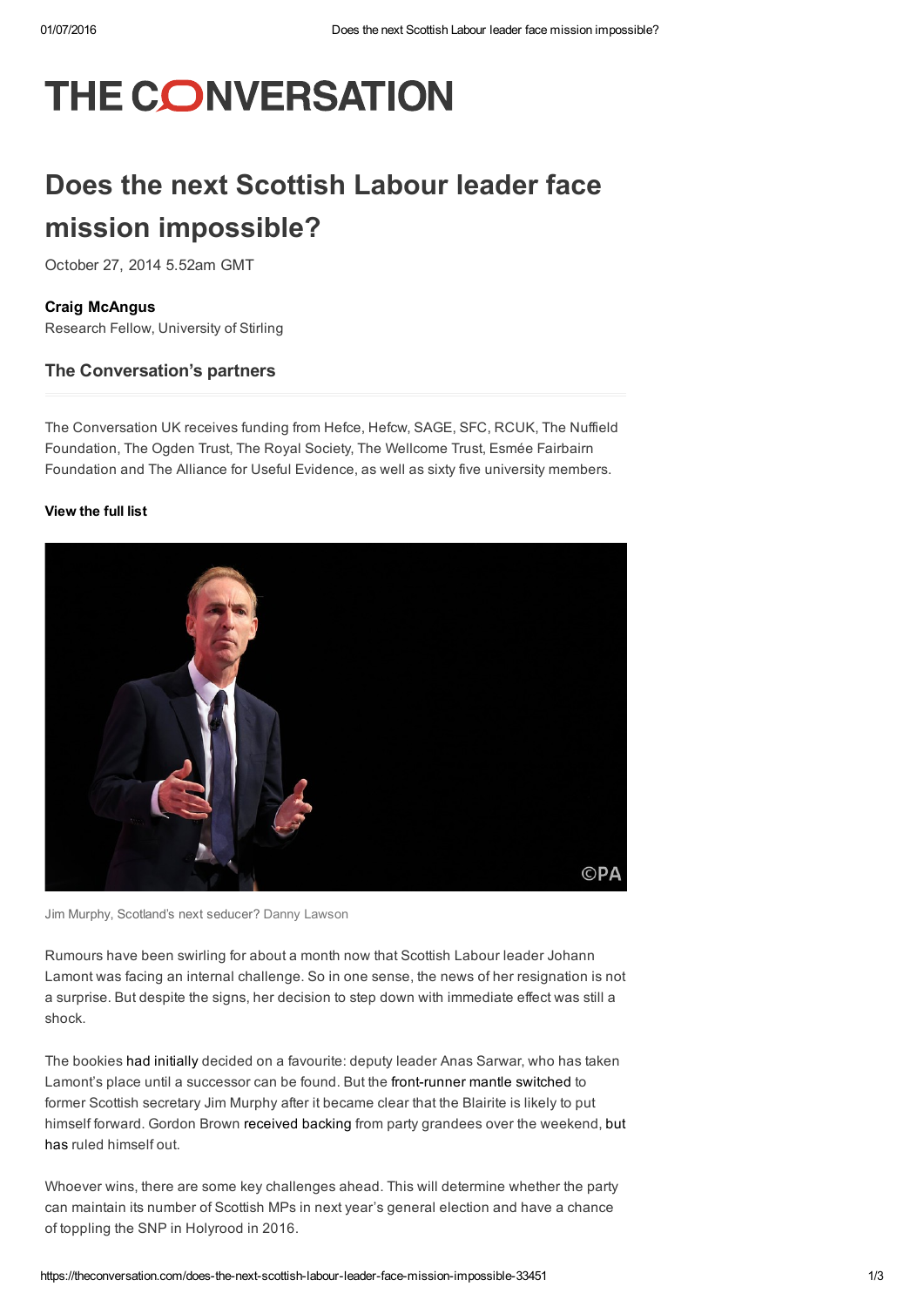#### 01/07/2016 Does the next Scottish Labour leader face mission impossible?

# "Boxed in"

First, they have to find a strategy that deals with Labour's "boxed-in" unionism. The party currently finds itself as the most constitutionally conservative in Scotland. This was quite clear from its Devolution [Commission](http://www.scottishlabour.org.uk/campaigns/entry/devolution-commission) report, which was unable to recommend devolving income tax in its entirety and played it fairly safe with regards to devolving welfare.

Labour is committed to the UK as a "sharing union" and places a lot of emphasis on the idea that citizens' entitlements to things like benefits and pensions must be equal across the whole of the UK. This [leaves](https://theconversation.com/devo-max-in-scotland-would-be-disastrous-for-northern-ireland-and-wales-33276) very little room for devolving taxation and welfare, two of the policy areas that the majority of the Scottish electorate [want](https://www.academia.edu/8295396/Advocates_of_Scotland_s_settled_will_Labour_elites_party_affiliates_and_the_constitutional_question_in_Scotland) to see controlled by the Scottish parliament.



Contender: Anas Sarwar Danny [Lawson](http://images.pressassociation.com/meta/2.20667891.html)

Coupled with this is the position in which Labour's Scottish MPs find themselves. On the one hand there is pressure within the party to not allow devolution to go too far for fear of rendering themselves obsolete. On the other there is the issue of English votes for English laws that the prime minister cunningly [unleashed](http://www.conservativehome.com/video/2014/09/watch-cameron-the-question-of-english-votes-for-english-laws-requires-a-decisive-answer.html) on the morning after the referendum. It is a constitutional pressure from a different source, but ultimately leads to very similar problems.

So Scottish Labour's new leader will have to try to maintain the influence of the party in Westminster while seeking out the constitutional zeitgeist in Scotland – two goals that may well prove mutually exclusive. Does the new leader essentially try to do what Murdo Fraser proposed for the Scottish [Conservatives](http://www.bbc.co.uk/news/uk-politics-14778353) and create an almost brand new, nearly independent party in Scotland? This may well be a step too far considering how much the party has to lose in Westminster.

# SNP threat

Following from this is the very real possibility of the constitutional question benefiting the Scottish National Party (SNP) at the general election. The SNP hit its Westminster zenith back in October 1974 where it won 11 seats and 30% of the vote in Scotland. Since devolution, Scottish voters have [voted](http://www.hansardsociety.org.uk/wp-content/uploads/2012/10/The-Scottish-Parliament-1999-2009-The-First-Decade-2009.pdf) less favourably towards the SNP in UK than in Scottish elections.

But the so-called "yow" by the three main UK parties before the referendum, which is currently being turned into an actual proposal by the Smith commission, has the potential to come back and haunt Labour. There is a chance the process and timetable set out simply won't lead to cross-party agreement.

This is looking less likely now that the Conservatives and Labour [appear](http://www.scotsman.com/news/uk/smith-commission-labour-and-tories-close-to-deal-1-3555402) to have agreed some sort of deal over income tax and welfare devolution, yet the constitutional question could still be a very salient electoral issue in May and benefit the SNP. A recent Panelbase poll [showed](http://www.newstatesman.com/politics/2014/10/how-many-seats-will-snp-surge-cost-labour-general-election) that the SNP were ahead of Labour in voting intentions by enough points to cost Labour a number of seats.

Though the poll was commissioned by the SNP themselves, Scottish Labour's new leader certainly has to address this issue urgently. A poor electoral performance in Scotland could scupper the party's hopes of winning at UK level. Salvaging this will involve convincing Scottish voters that a Labour government in London is in their best interests. And considering that the areas which voted Yes in the independence referendum are traditional Labour heartlands, this may well prove to be a harder sell than in the past.

## Public image inhibited

https://theconversation.com/does-the-next-scottish-labour-leader-face-mission-impossible-33451 2/3